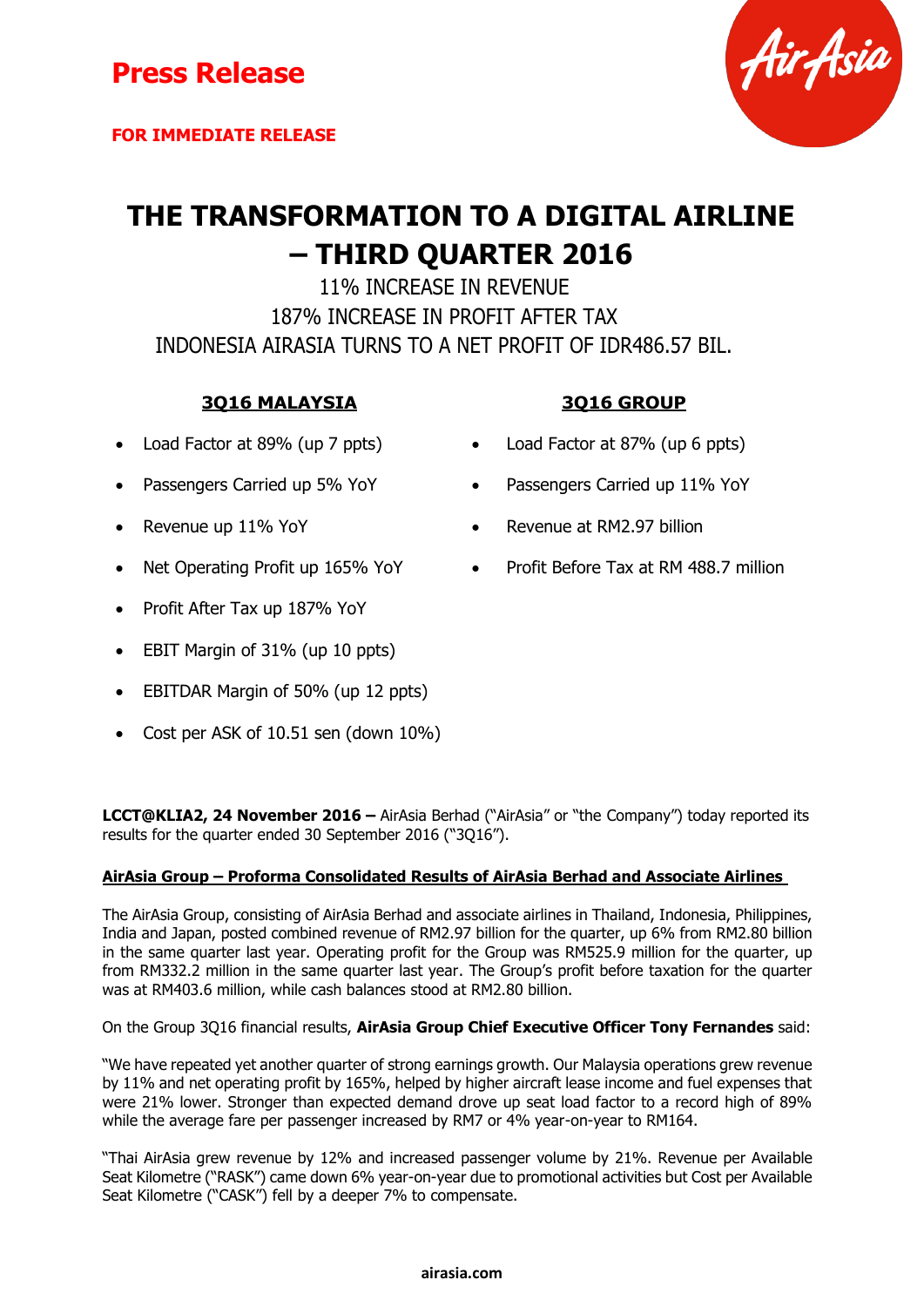

## **FOR IMMEDIATE RELEASE**

"Indonesia is my proudest achievement this quarter. It was a profitable quarter for the associate following a well-executed turnaround strategy which include disciplined capacity management working in tandem with our cost-saving measures. And we are well on track to deliver on our earlier promise to stakeholders to be firmly in the black in the second half of 2016. The successful turnaround of IAA was due to a decision we took to right-size the fleet and network. We moved aircraft that would be better utilised at other associates out of IAA's fleet, numbering seven in total. As a result, aircraft operating lease expense is down by 55% year-on-year. CASK has fallen by 17% year-on-year and without counting fuel costs, CASK ex-fuel is down 13% year-on-year

"Philippines AirAsia's cost reduction and re-fleeting exercise has enabled us to achieve lower losses for our operations this quarter. Excluding costs related to a legacy aircraft we sold in August which is around PHP560 million, our net operating loss would have been even lower at PHP355 million compared to our reported PHP915 million. Revenue is up 24% on passenger volume that is 8% higher. Average fares are up 21% due to strong demand.

"India has been progressing very well in the past few quarters. Load factor hit another record high, demonstrating that our guests prefer flying with us. This is after we added capacity of 23% year onyear. We are growing the market in India, as we have been doing in all the airports we operate at."

#### **2017 – The Emergence of a Digital Airline**

On the exciting digitalisation plans, **AirAsia Group Chief Executive Officer, Tony Fernandes** said:

"2017 promises to be an exciting year as it marks the emergence of AirAsia Group as a digital airline company. We are investing heavily in digitalisation and have been growing our family of digital services; BIG Duty Free, BIG Pay, BIG Loyalty, Touristly, Rokki onboard Wifi and Xcite inflight entertainment to name a few.

"Digitalisation is expected to boost our ancillary income from RM46 currently to our RM60 target. Some of the initiatives include dynamic pricing of baggage allowance and Tune Protect insurance, offering an extra-seat option to our customers and enhancing our inflight meal options.

"On top of the above, as announced earlier we want to streamline the business and dispose of non-core businesses, the biggest being Asia Aviation Capital, our leasing arm, worth approximately US\$1 billion. Bids are coming in December 2016 with eventual sale to take place in early-2017. We will go to the markets with two potential Initial Public Offerings; our flight crew training centre, AirAsia Academy (AACE) will be listed in Kuala Lumpur and ASEAN Holding Co in Hong Kong.

"Also in 2017 we hope to break ground on new low-cost airports across ASEAN. We are working closely with local governments to build dedicated facilities for low-cost airlines in a number of cities with the aim of alleviating congestion and driving higher traffic across our network and bring more tourists into these hubs. Once we get the necessary permissions we can deliver a fully operating airport in less than a year."

Adding on the outlook of cost environment, he said, "We remain beneficiaries of the low fuel price, with all associates observing lower aircraft fuel expense, leading to lower CASK for the Group. For 4Q16 we have hedged 70% of our fuel requirements as a Group at an average cost of USD59 per barrel jet kerosene. Meanwhile, we have hedged approximately 74% of our 2017 fuel requirements at an average cost of USD60 per barrel jet kerosene."

Segment reporting of associates are included in the quarterly Bursa Announcement (Note 9). The operating segments have been identified by each Air Operating Certificate ("AOC") held within the AirAsia Group ("Group"), and are categorised as Malaysia, Thailand, Indonesia, Philippines, India and Japan.

On consolidation of accounts for the whole Group, the Company's auditor attempted to revisit their opinion on this matter and we are hopeful that the Group will be allowed to consolidate and therefore present a fairer view of the Group's performance and financial position.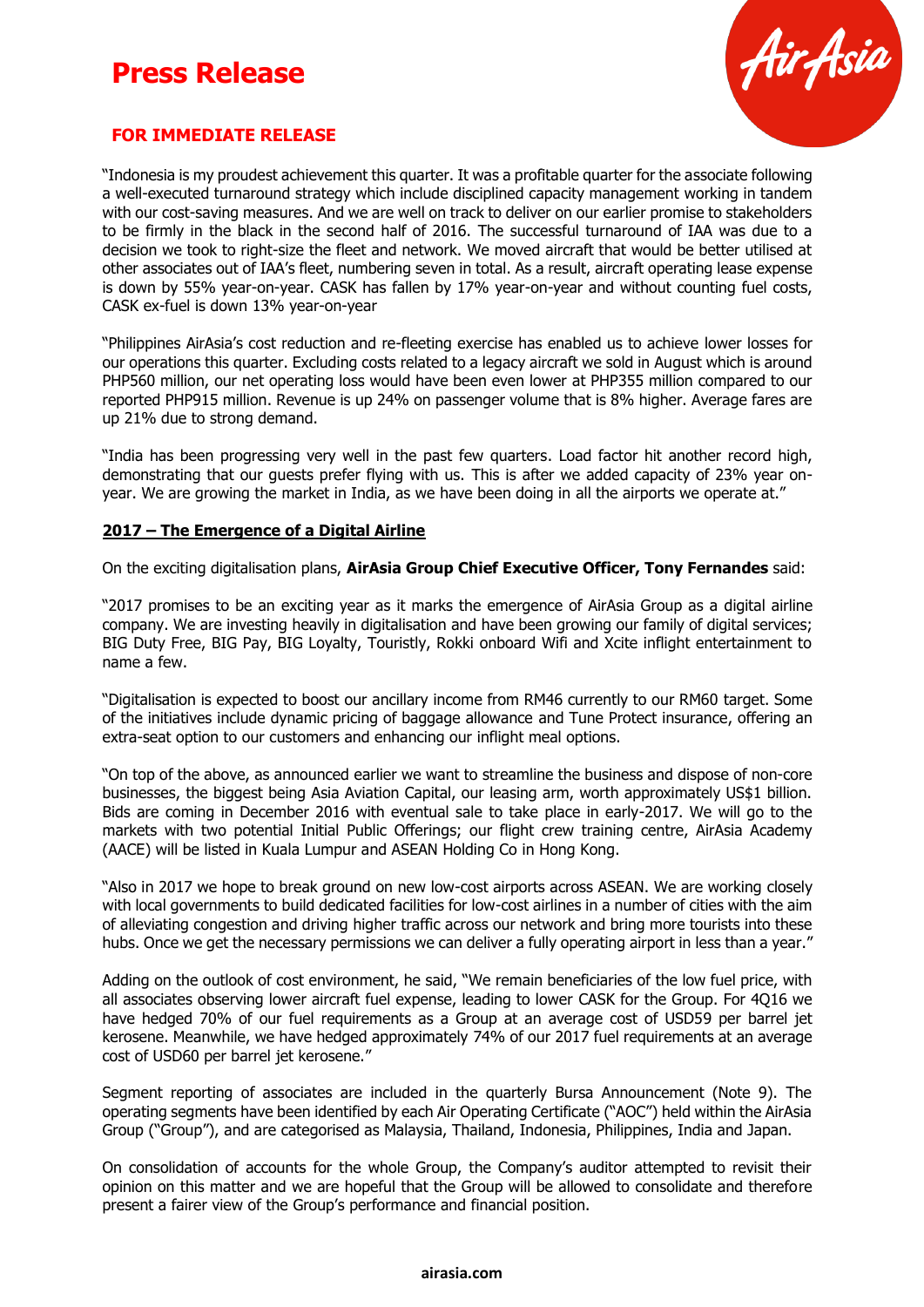

### **FOR IMMEDIATE RELEASE**

### **Malaysia**

AirAsia posted revenue of RM1.69 billion for the quarter, up 11% from RM1.52 billion in the same quarter last year. Revenue growth was supported by a 5% year-on-year ("YoY") increase in number of passengers carried, which totalled 6.63 million for the three-month period. During the quarter under review, the Company posted Revenue per Available Seat Kilometre ("RASK") of 14.42 sen (up 8% YoY).

Operating profit for the quarter was RM529.3 million, up 68% from RM316.0 million in the same quarter last year. The increase was attributable to rising revenue on stable operating costs. Net operating profit or operating profit less finance costs was RM440.4 million, up 165% from RM166.1 million in the same quarter last year. The Company achieved a profit after tax of RM352.4 million for the quarter compared to a loss after tax of RM405.7 million in the same quarter last year.

On the financial results for 3Q16, **AirAsia Berhad Chief Executive Officer Aireen Omar** said: "The highest growth rates are from our ancillary products, in particular, inflight merchandise (up 93% YoY), AirAsia Courier (up 67% YoY) and connecting fees for our 'Fly-Thru' service (up 46% YoY). Advertising revenue has also increased in a big way. Online advertising is up by 279% year-on-year and aircraft advertising up by 300-fold and beginning to make a significant contribution to ancillary income, albeit from a low base in 3Q15. Ancillary income of RM46 per passenger was consistent with the same quarter last year.

"Unit costs have come down considerably. Cost per Available Seat Kilometre ("CASK") for the quarter was 10.51 sen (down 10%). The decrease can be attributed to lower aircraft fuel expenses, the largest cost item, which fell by 21% year-on-year. Ignoring fuel price changes, our CASK ex-fuel for the quarter was held at 6.30 sen, consistent with the same quarter last year. With this, AirAsia continues to maintain our position as the lowest-cost airline in the world.

"The management monitors the Company's net gearing level closely to ensure that it is constantly at a healthy and comfortable level. The Company's net gearing ratio continues to show improvement quarteron quarter ("QoQ"), reported at 1.47 times at the end of 3Q16 compared to 1.64 times at the end of 2Q16 and 2.29 times at the end of 3Q15."

#### **Thailand**

Thai AirAsia ("TAA") posted revenue of THB8.16 billion in 3Q16, an increase of 12% from THB7.27 billion in the same quarter last year. The increase in revenue is attributed to a rise in the number of passengers carried of 21% year-on-year, which outpaced capacity increase of 17% year-on-year. Seat load factor increased 3 percentage points to 84% despite the July to September period coinciding with the monsoon season and it being less busy quarter historically.

Thai AirAsia achieved an operating profit of THB718.2 million for the quarter, compared to an operating profit of THB506.8 million in the same quarter last year. Net profit was reported at THB729.2 million in 3Q16, compared to a net profit of THB174.4 million in the same quarter last year.

#### **Indonesia**

Indonesia AirAsia ("IAA") posted revenue of IDR1,095.2 billion in 3Q16, 26% lower compared to IDR1,483.7 billion in the same quarter last year and in-line with the planned 34% year-on-year decrease in capacity from operating a smaller fleet of aircraft. Seat load factor for the quarter was 83%, a 10 ppts improvement from the same quarter last year.

IAA achieved an operating profit of IDR229.3 million for the quarter, attesting to the success of the turnaround plan and in line with the management forecast of a profitable 2H16. Net operating profit was reported at IDR197.5 billion in 3Q16 compared to a net operating loss of IDR88.6 billion in 3Q15.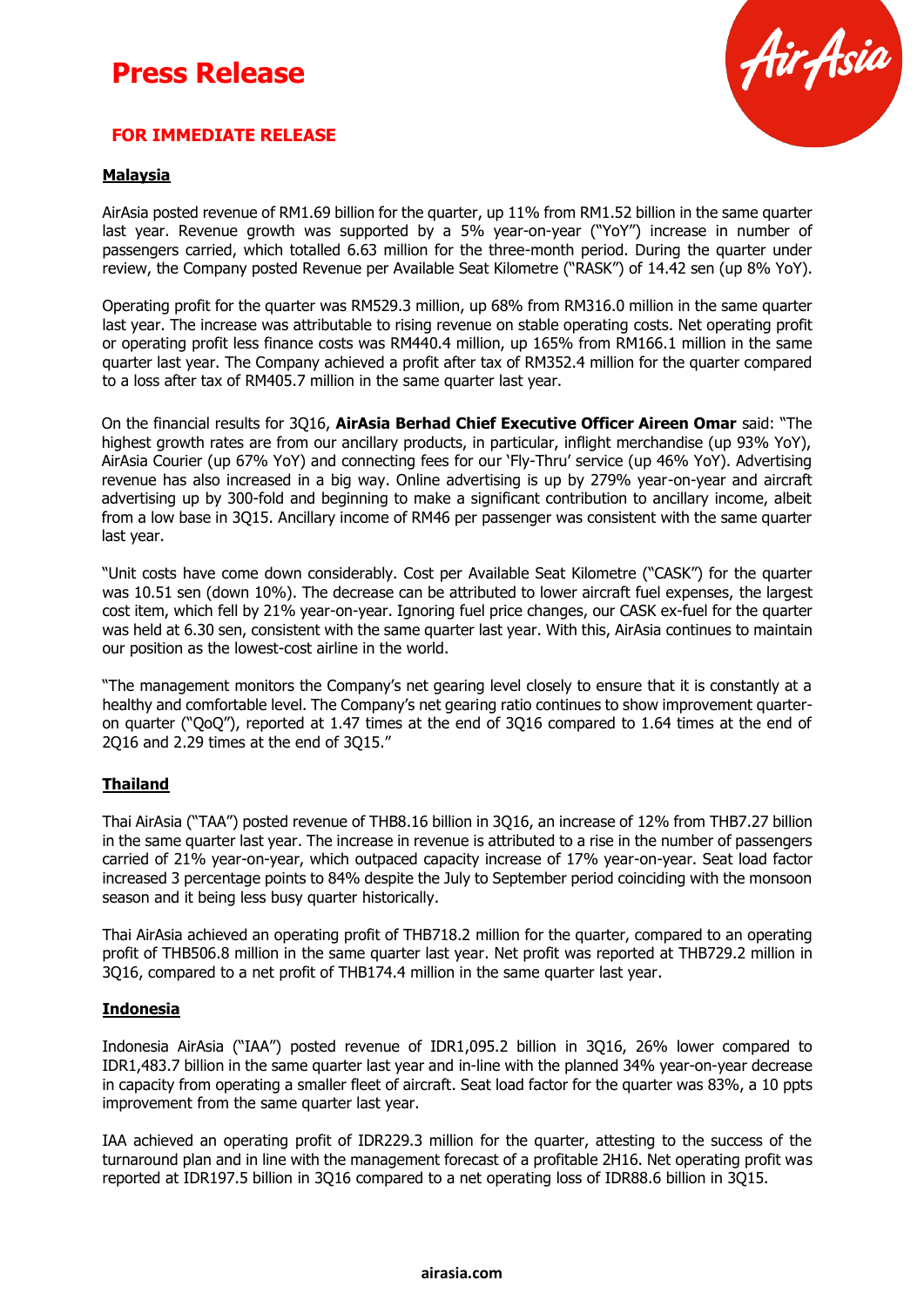

### **FOR IMMEDIATE RELEASE**

### **Philippines**

Philippines AirAsia ("PAA") posted a 24% year-on-year increase in revenue to PHP2.57 billion in 3Q16. The strong revenue growth can be attributed to an increase the number of passenger carried (up 8% YoY) and higher average fare of PHP2,245 (up 21% YoY).

Load factor was stable at 83% while CASK decreased by 4% to PHP2.50 due to lower aircraft fuel expenses and reduced maintenance & overhaul costs. Further guided by the management's turnaround plan, net operating losses reduced to PHP914.82 million (narrowed by 2% YoY) while loss after tax of PHP1.20 billion (narrowed by 12% YoY).

#### **India**

AirAsia India ("AAI") posted a 32% year-on-year increase in revenue to INR1.75 billion and carried 42% more passengers year-on-year. Meanwhile, load factor continued to rise and averaged 88% for the quarter (up 12 ppts YoY).

#### **AirAsia Group Outlook 4Q16 and 2017**

On the outlook for airlines in the AirAsia Group, **Tony Fernandes** said:

"AirAsia's airline operations in Malaysia continues to show strong demand up until the end of the year, when we expect to report another record load factor of around 90%. With the weakening of the ringgit, we see consumers trading down and travelling within the country or around the region rather than to Europe or America. Malaysia is also becoming a cheap destination for tourists coming in.

"At IAA we forecast to maintain a seat load factor of 83% for 4Q16 from healthy demand on our routes. Our plan is to continue our focus on promoting international routes, where we have market leadership and can leverage on the strength of our AirAsia brand across the ASEAN region.

"We are on track with the turnaround plan to rationalise fleet composition to further reduce our cost structure in 4Q16. Operating a younger and more efficient fleet after moving out older aircraft we inherited from our 2015 merger with Zest has resulted in incremental cost savings and a better overall experience for our passengers. We will take PAA into the black by end-2017 on double-digit topline growth and a lower cost base from a more efficient fleet and keeping staff costs to below 10% of revenue. We will go further by working on increasing ancillary revenue to above PHP500 per passenger.

"Our focus in India remains on building our footprint in the Indian domestic market by ramping up frequencies on trunk routes and rolling out new routes and destinations to give Indian flyers more choices and lower fares."

On the outlook for Thailand, **Thai AirAsia Chief Executive Officer Tassapon Bijleveld** said:

"Going by the forward bookings we have received for the year-end holiday season, we forecast a 4Q16 load factor of 82% for ThaiAir Asia, which is an excellent number given that we are rapidly expanding our operations from our six Thailand hubs, adding domestic frequencies on routes originating from Bangkok-Don Mueang and Pattaya. Earlier in November we introduced the first ever flight connecting Phuket to Siem Reap and begin Bangkok – Kolkata service in December.

"We view the recent government crackdown on so-called zero-dollar tours as beneficial for tourism in the long run, although in the short-term it has deterred some Chinese tourists from visiting Thailand. The restructuring of Thailand's tourism industry will lead the country to stable, prosperous and sustainable growth. We expect Chinese tourist arrivals to recover to normal before the Chinese New Year."